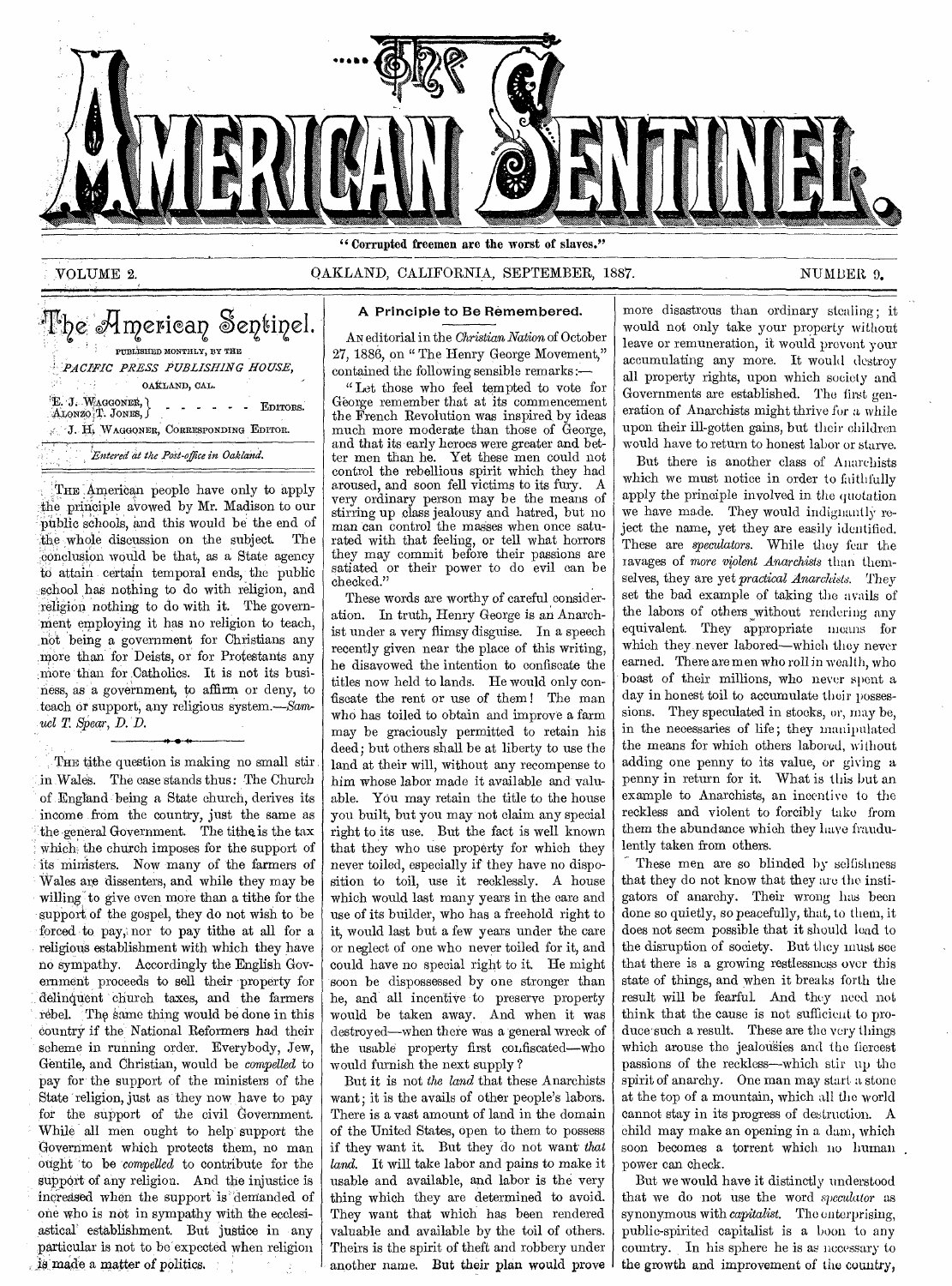as he,who labors with his hands. True, capital without labor is useless; but labor without capital is inefficient. Ten thousand, laborers would never dig a canal nor build a railroad, without skill and capital to direct and keep them in orderly activity. It is as impossible, in a growing, civilized State, to make labor independent of capital as to make capital independent of labor. All combinations professedly having in view the freedom of the laborer from the calls of capital, are sheer deceptions. There is more coerced servility of laborers in the Knights of Labor, trades unions, etc., than can be found in the republic under the dominion of capital. Thousands of men are often compelled to leave positions of profit, without any complaint against their employers, perhaps to lose their situations altogether, at the caprice of some " supreme head " or " grand master."

During the crusade of the misnamed " Workingmen," in San Francisco, a few years since, contracts to the amount of \$3,000,000 were canceled because the capitalists were not willing to place their property where it would be subject to the fury of an angry mob, which was threatening destruction to the city. This \$3,000,000 ought to have gone into the hands of *bona fide* laborers, and circulated among the trades-people, who, in many cases, suffered for the want of it. At that time the worst enemy of the workingmen was Denis Kearney, the leader of the rabble, who was making money by duping the credulous with hopes of more than the inexorable laws of trade would afford them for their labor. While he was denouncing the capitalists, and encouraging idleness and discontent, the capitalists were giving remunerative employment to thousands, which was a greater benefaction than if they had given their means to the rabble, stopped their public works, and gone to work with their own hands. For surely he who keeps a thousand hands employed is a greater public benefactor than he who only labors with his own two hands.

Thus far on the subject of the *Nation's* comment on Henry George. But the ideas presented by the *Nation* look in another direction and have another application. It truthfully says: "A very ordinary person may stir up class jealousy and hatred, but no man can control the masses when once saturated with that feeling, or tell what horrors they may commit before their passions are satiated, or their power to do evil checked." And it is a fact that no class jealousies have been so bitter, no persecutions so unrelenting, as those which have been raised and carried on in the name of religion, professedly for the glory of God and for the upbuilding of his cause. And it is not to be disputed that the spirit of bigotry and religious intolerance is abroad in the land. The rapid growth of this National Reform movement, is the very strongest proof of this. In the early days of this movement, the *Statesman* ridiculed the fears of the Seventh-day Baptists and the Seventh-day Adventists; it said the Amendment they propose, if carried into effect, would never touch a hair of their heads; and that there was no reason why

these parties should not co-operate with the " Reformers," as they were seeking security for the rights of " all classes." But after a season they grew more confident, and a prominent speaker in their National Convention said that the Seventh-day Baptists were to be classed with atheists ! only to be " tolerated" while they did not conflict with "my faith." If this is not the spirit of Popery, we do not know where it shall be found.

Let the reader turn again to the April number of the SENTINEL, to the speech of Senator Crockett, of Arkansas, and consider what Seventh-day Baptists and others had to suffer in that State, *for keeping the seventh-day Sabbath,*  just as the commandment reads. It is useless to say that they were being punished for working on the first day of the week, for there were many citizens working on that day; but the officers, *instigated by professed Christians,* RE-FUSED to entertain charges against any but those who had kept the seventh day ! Read Senator Crockett's speech for the facts, and consider that similar scenes have been enacted in other States, and that in all cases *prominent members of the churches* have opposed such changes in the laws as would make such religious persecutions impossible! Now mark the consistency and liberality of the National Reformers; not a single one of their papers, nor any paper in sympathy with them, nor any officer of their association, as far as we have been able to learn, has spoken a word in condemnation of these persecutions. No; they well understand, and ardently desire, that what has been done in a few States shall be done in all the land, under the authority of Congress, against dissenters from "the characteristic faith of the nation," if they succeed in having their Amendment adopted.

As the *Nation* said, that " the French Revolution was inspired by ideas much more moderate than those of George," so the horrors of the Inquisition were ushered in by professions and reasons as mild and plausible as those of the National Reformers. When we consider the general diffusion of knowledge, both secular and religious, the recognition of civil and religious rights, at the present time, as compared with the time of Loyola, of Justinian, or of Constantine, our National Reformers suffer by comparison with the advocates of " National Christianity" in those days. Well would it be for our country if they would lay to heart the words of the *Christian Nation,*  that "no man can control the masses when once saturated with that feeling " of "classjealousy,and hatred." The whole bent of the National Reform movement is to lay a solid foundation for "that feeling." Even now they avow the purpose to render ineligible to office in the Government, and to disfranchise, those not " in the faith "--- the religious faithto be adopted by the Government. They coolly talk of " tolerating" other Christians, earnest and consistent Bible believers, but only on condition that they do not come in conflict with the "established religion;" tolerate them as they would tolerate " the insane," only as long as they "did not rave" about their own religion, or publicly advance their own conscious convictions. Surely, perilous times are at hand, when such sentiments grow and spread in the land. We can only contemplate with horror what scenes of relentless persecution will be seen, what bitterness of fury will be manifested, when the masses once become " saturated with that feeling," when a constitutional provision shall set loose their passions, and clothe the bigoted and prejudiced with power over their weaker neighbors. " God to the weaker pity send " in that  $day.$  J. H. W. H S a

# A "Virtual Theocracy" Promised.

IT has been the aim of the SENTINEL, not only to set forth the principles that underlie the National Reform movement, and the loss of freedom that would follow its success, but also to arouse the people of this country to a sense of the fact that that movement has already acquired alarmingly large proportions. To this end we have repeatedly stated that the movement is by no means confined to the body of men called the National Reform Association. The Prohibition party and the Women's Christian Temperance Union are fully committed to the movement, and these are endeavoring, with good prospects of success, to beguile the Knights of Labor into the movement. It is through the combined action of these various societies, as societies, and of the 'Protestant and Catholic Churches, as representing the Christianity of *America*  (not of *Christ,* be it understood), that National Reform ideas will be made realities in this country. That National Reform ideas will prevail when these classes unite their forces, is too evident to call for proof.

The Women's Christian Temperance Union and the National Reform Association have been wedded, so that the aims of one party may be said to be the aims of the other. What the ultimate aim of both is, is incidentally revealed in the following, which is part of the last paragraph of an article by Miss Willard, in the Chicago *Advance* of June 30 :—

" We of this matchless epoch are preparing material for future orators, who, as they descant upon 'the wonder that shall be,' will point to these days of the saloon, the prizefight, the trampled Sabbath, the grinding monopoly, the disfranchised womanhood, as a period of semi-barbarism from which they thank God for deliverance into the New Republic- with its virtual theocracy and universal brotherhood in Christ."

Miss Willard is *the* spokesman of the Woman's Christian Temperance Union, so that the above may safely be taken as setting forth the aim of that association. Her statement is identical with that of the National Reformers themselves, who talk of the republic with Christ as its king. She confidently expects " a virtual theocracy" when these various " reform " associations and parties become consolidated, which she predicts will be in '92 or '96. Now " a. virtual theocracy " is nothing more nor less than a union of Church and State, with some other name, and with the church element the controlling power in the union. National Reform evasions cannot conceal this.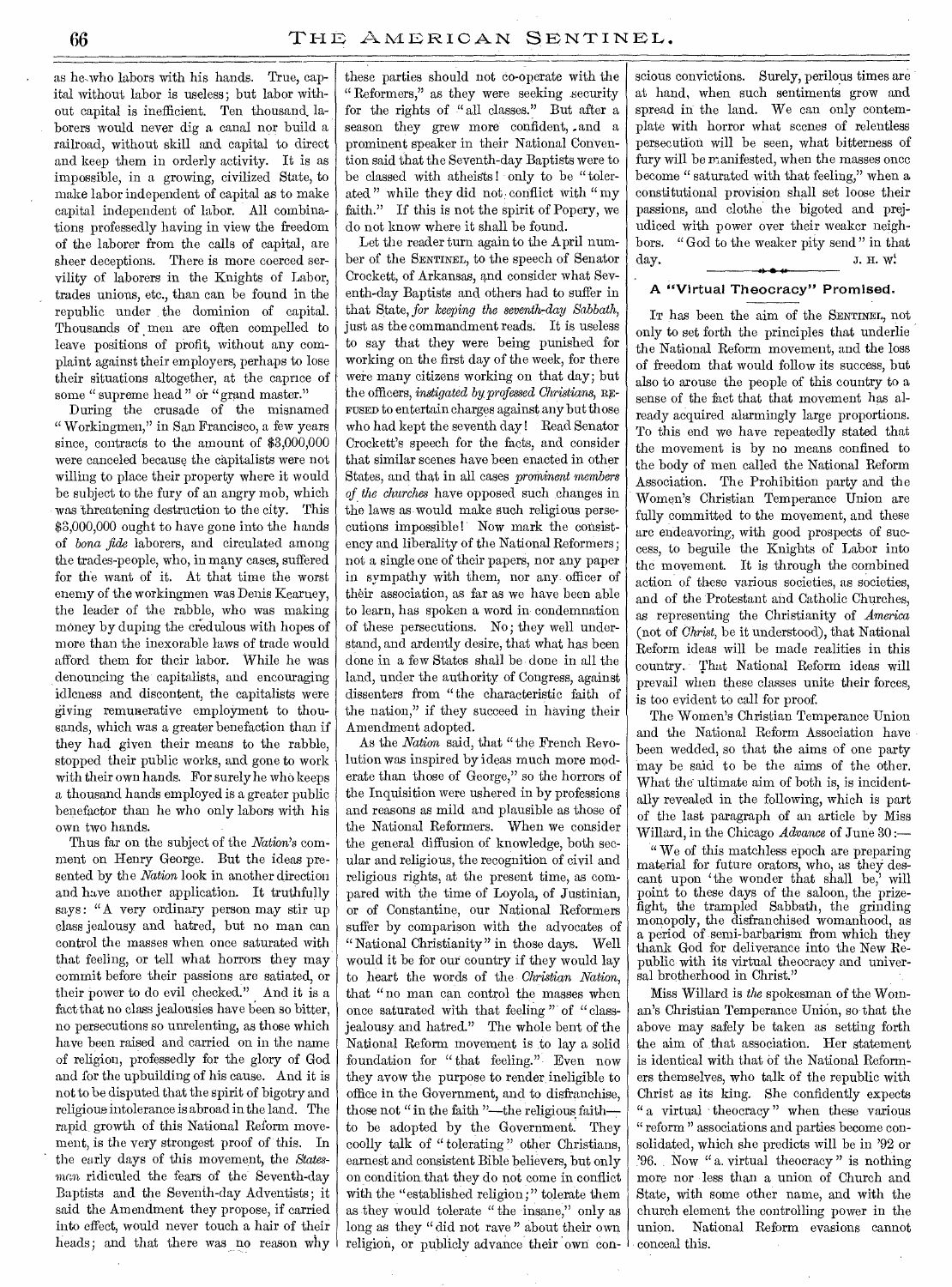Such a state of things cannot fail to be -TolloWed' by disastrous consequences. We care not by whom it is brought about, the result Will be the same. We are not impugning the motives of the gifted ladies who compose the working force of the Woman's Christian-Temperance Union, nor would we be understood. as being one whit behind anybody in our admiration of their efforts in behalf of true temperance. What we deprecate is the fact that they have thought to enlarge their sphere of usefulness to the extent of bringing about the millennium by National Reform methods. We have no notion of detailing in this place the evils that *must* result from any Union of Church and State; what we want to emphasize is the fact that those evils will be none the less because the proposed union will in large measure be the work of so good peo-'Pie as the ladies of the W. C. T. U. If a child in its innocent play draws the live coals from the grate and scatters them upon the .carpet; the effect will be just the same as though the coals were scattered by a malicious incendiary. So these good people may :think that "a virtual theocracy" will be the lfekt thing for this country, but that will not lessen the evil. We cherish the hope that some of them, at least, may see whither they are drifting, and may recover themselves. But, in- view of the position of the leader o;f the powerful organization known as the Woman's Christian Temperance Union, will anyone who knows the evils of Church and State union, dare say that we are sounding an unnecessary alarm ? E. J. W.

#### *N. -I 1*  Sunday Lawa and Liberty.

DR. CRAFTS asks a very important question, to which we should be very much pleased to have some Sunday-law advocate give a consistent answer. Here is his question :-

 $\textdegree$  But how is it consistent with liberty that those whose religion requires them to rest on the seventh day are compelled to give up pubbusiness and public amusements on the first day?"

In his answer he separates the Jews from other Sabbath-keepers, and says:---

"In the case of the Jews the case is not as difficult as many have thought. If he cannot do more business in five days in Great Britain and the United States than in six days elsewhere, *he is free to remain elsewhere.* If when he comes into Great Britain or the United States he finds by experiment that a 'conscientious Jew cannot make<sup>s</sup> a living,' the world is *all before him* to choose where he will dwell."

And so it appears that whether a man can be an inhabitant of the United States, is to depend altogether upon whether he will keep Sunday. Compel a man to stultify his conscience or leave the country; and yet the cause of all this has nothing to do with religion!

Rabbi Wintner, of Brooklyn, applied a 'touch-stone to this thing which:in an instant proves its "true inwardness." In reply to questions and proposals of Dr. Crafts, looking to the adoption, by the Jews, of Sunday instead of Sabbath,—

The Rabbi proposed "a compromise be-

tween Christians and Jews, by agreeing on 'a neutral day in the middle of the week' as a sabbath for all—showing that he is willing to give up Saturday and take some other common day, his national prejudice against the Christian first-day Sabbath being his only reason for preferring the third or fourth day to the first, a prejudice which *of course the law cannot recognize."* 

But why "of course "? If Sunday laws have relation simply to "health, education," etc., cannot these be promoted just as well on Wednesday as on Sunday? If not, why not? Cannot the laboring man rest just as well on Thursday as on Sunday? And if the rest is to have no reference at all to religion, nor to the "religious aspect of the day." then why is not the, proposition of the rabbi eminently proper? You ask the Jew to give up the day which he observes; he only asks that you do likewise. He proposes to meet you half way; certainly nothing could be fairer, but "of course" it cannot be recognized. Oh, no, " of course " everything must be given up for Sunday, and every man's conscientious convictions must be crushed out that Sunday laws may have free course to run and be glorified. And all this without any reference to the religious aspect of the day? Nay, verily ! For the " opinion " of these people "is very decided for freedom [on Sunday] from anything that could shock a *thoroughly Christian community."* 

Of other seventh-day keepers, illustrated by his citation of the Seventh-day Baptists, he says:—

" So, also, the Seventh-day Baptists, being only one five-thousandth of the population, can hardly ask to have the laws changed for them."

Why not, pray? Is it not just as proper for the seventh-day keepers to ask that the laws be *changed* in their behalf as it is for the Sunday-keepers to have those laws *enacted* in their behalf? Or is it true that all rights, civil and religious, human and divine, are summed up in the National Reform Sundaylaw advocates?

Again:—

"It would not be reasonable for the Legislatures to compel the other ninety-nine-hundredths of the population who do not regard *Saturday* as a sacred day, to stop business for the few who do.'

True enough. But suppose that those who " regard *Saturday* as a sacred day " were the *majority,* then, according to the premises of Dr. Crafts, and. the Sunday-law people generally, it *would be* reasonable for the Legislatures to *compel* all who did not so regard it, *to stop business* on Saturday. But will they admit the reasonableness of this logical conclusion from their own premises? Not for a minute. Suppose, for instance, that in the State of Ohio the Seventh-day Baptists, the Seventhday Adventists, and the Jews were the majority. Then suppose that they should unite and secure the passage of a law compelling all the people of the State to rest on the seventh day (Saturday), what a roar of indignant protest would immediately arise from united Christendom! Such exclamations as " religious bigotry !" " Destruction of religious liberty !" " Violation of the rights of conscience!" etc., etc., to the end of the catalogue, would fill the air. And justly so, say we. But if the claims of the Sunday-law ' advocates be just, where would there be any wrong, where any injustice, in such an action? If it would be wrong for Saturday-keepers, when in the majority, to pass laws compelling Sunday-keepers to rest on • Saturday, wherein then is it right for Sunday-keepers, when in the majority, to pass laws compelling Saturday-keepers to rest on Sunday ?

And, too, in answer to all their protestations, they could say, Why, dear sirs, you need not make so much ado. This is no restriction of your rights; this is no invasion of your liberties. Your right to rest on Sunday still remains to you. You are at perfect liberty to refuse to work on Sunday. Our action is entirely "consistent with liberty." We do not by this law compel you to keep Saturday *religiously;* this statute has "nothing to do with religion." This does not compel you to go to church; you are at "liberty" to stay at home. This law has nothing to do with "the religious aspects of the day," it only has- relation to your "health," to your "education," to your "home virtue," and to your "patriotism"! Now, reader, we ask you candidly, Is there in all the United States one person who regards Sunday as a sacred day, who would accept any such reasoning as that? And yet those who do so regard Sunday are the very ones who offer this reasoning (?) and expect us to accept it as, conclusive, *for the reason* that they are the majority, and for that reason alone.

But if it be thus, as Mr. Crafts says, that "laws for protecting the worshiping day of the prevailing religion from disturbance, are then " vindicated," who does not see that laws for the protection of the institutions of the *prevailing religion* are vindicated in the sane way, whatever and wherever that religion may be? And then is not the Mohammedan, in his own country, fully justified in enacting laws compelling Christians to shut up their places of business, and rest on Friday, his Assembly day, and saying to them, in the words of Dr. Crafts, "If you cannot do more business in five days in Turkey or Arabia than in six elsewhere, you are free to go elsewhere. If you find that in Turkey or Arabia a conscientious Christian cannot make a living, the world is all before you to choose where you will dwell." Every man who has the least conception of liberty will say that that would be oppression. Yet these same Sunday-keeping Christians, who would unanimously pronounce that oppression in Turkey, will do the same thing in America in behalf of Sunday, and call it liberty. And wherever a voice is raised against their action, it is immediately branded as the "brazen despotism of a loud and low minority," even though the opposition be made by a *majority* of the inhabitants of a whole State, as in California in 1882. And for this these free citizens of the State of California are called by this Sundaylaw champion, " this oligarchy of *foreign liquor sellers."* Hear him:—

" In California this oligarchy of foreign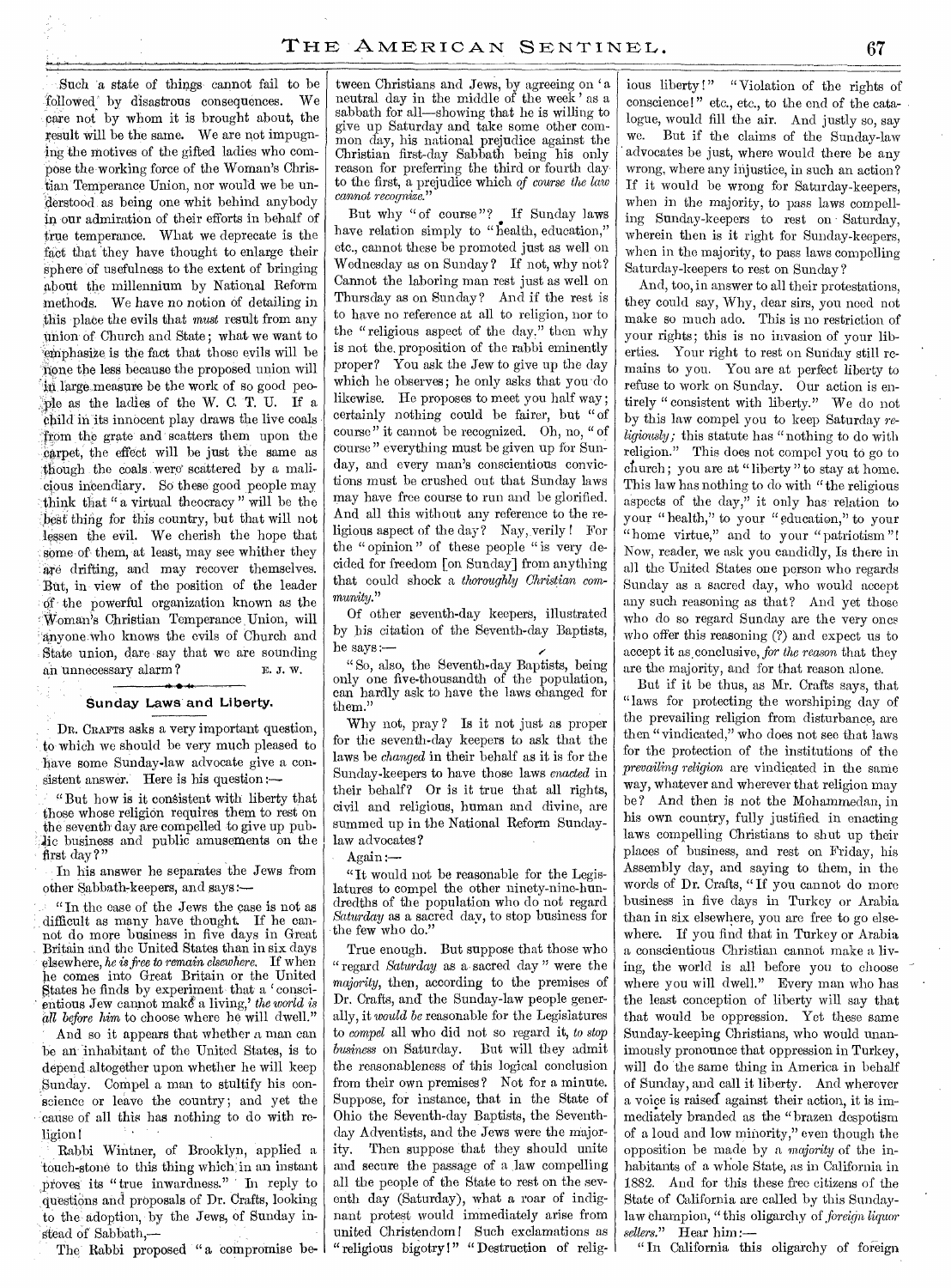liquor sellers was *actually allowed* to repeal the Sabbath law, as a 'league of freedom."

His pplieation here to the "League of Freedom," is as false as any of the other of his claims. The *Rescue*, the organ of the Good Templars, said of the Sunday plank in the Republican platform, that it was an "entire blank, *acceptable to the League of Freedom,* and *entirely in their interests."* And Dr. McDonald, president of the Home Protection Association, said that he was "disgusted with the Sundaylaw plank in the platform; " that it was "too treacherous and unsafe," etc. And the Home Protection Association was the most active opponent of the League of Freedom. It "is a consummation devoutly to be wished," that, while these folks strive so strenuously for their *Christian* Sabbath, they would show some respect for the Christian duty to "speak the truth," and to "not bear false witness against thy neighbor."

They were "actually allowed," he says, to "repeal the Sabbath law." "Allowed!" By whom? That Sunday law was repealed by virtue of an issue that was carried by a majority of 17,517 votes, in the State election. And the governor and other State officers who were "actually allowed" to be elected in that campaign, were also "actually allowed" to conduct the affairs of the State for four years. And by the same token, and on the same day, Secretary Folger was "actually allowed" to be beaten for the governorship of New York by a majority of about 200,000. We should not wonder if Dr. Crafts would one of these days volunteer the information that the people of the United States were "actually allowed" to abolish slavery I After this display of erudition, we are not at all surprised to find him, in the very next sentence, calling the repeal of that law an act of *oppression.*  See :—

" This *oppression* of masses by margins *must be stopped.* 

So, then, a condition of affairs under which all people are at liberty to keep the day as they may choose, without the *slightest interference, is oppression.* But if only a law could be enacted *compelling all to* keep the Sunday, under penalty of fine, or imprisonment, or confiscation of goods, or banishment, *that*  would be LIBERTY. To quote his own words, it "leaves a man's religious belief and pracflees *as free as the air he breathes."* Yes, it does. As free as the air that was breathed in the Black Kele of Calcutta.

And in leaving "a man's religious beliefs and practices" so free, "it only forbids the carrying on of certain kinds of business on a certain day of the week; . . . in deference to the feelings and wishes" of a certain class. It therefore was no restriction whatever of the "religious beliefs and practices" of the apostles when the priests and Sadducees laid hands on them and put them in the common prison, and commanded them not to speak at all nor to teach in the name of Jesus. That was perfect religious liberty! And for the apostles to oppose the will of the majority as they did, was the "brazen despotism of a loud and low minority," we suppose. Acts 4 and | himself before he presumes to post others

5. The priests and Sadducees and the Council did not command them to not *believe* in Jesus and his resurrection. They did not command that they should not worship him. They only commanded that they "should not *speak* at all nor *teach* in the name of Jesus." The Sadducees were the "majority," and as the preaching of the apostles disturbed their " thoroughly " Sadducean religion, "this oppression of masses by margins" had to be "stopped." And thus might Dr. Crafts and the National Reform party justify every act of oppression, and condemn every work of reform that has ever been in the world.

A. T. J.

## Church and State.

EDITORS SENTINEL : In your last number **I**  saw an article headed " Church and State," copied from the San Francisco *Chronicle.* I thought it erroneous as well as incorrect in its statements, and therefore wrote a short article to the *Chronicle* in reply. It was thrown into Mr. DeYoung's waste-basket. I am thankful to be assured by you that a brief and similar writing will not share the same fate by the editors of the SENTINEL. My statements must be brief, so I hope they will be accurate.

1. I have been familiar with the National Reform movement from its first inception, and I think its object is not the union of Church and State either in form or in fact. No member of the association says it is; not one man in the association desires it; and the movement has no tendency towards it.

2. If the movement and the National Reform Association are approved and indorsed by the Women's Christian Temperance Union as well as by leading ministers of most of "the evangelical denominations," as the "prominent clergyman," the informant of the *Chronicle* reporter, says, the movement is not presumably very dangerous. Miss Willard is not a very dangerous woman except in the estimation of the saloonists and such like. Neither she nor the ministers of the evangelical denominations desire a union of Church and State; and if the movement tends to it, surely they have sense enough to see it. The presumption, therefore, is that the SENTINEL's fears are groundless.

3. It is true that the National Reformers are opposed to the secular theory of Government, but it is not true that their avowed intention is to afford a basis of organic law "for the general enforcement of Sunday observ-<br>ance." The Reformers do not differ from the The Reformers do not differ from the great mass of Protestant Christians all the world over. They all hold that in Christian lands the civil law should protect the people in their right to rest on the Christian Sabbath and to worship God without molestation by others. Neither National Reformers nor others dream of compelling men to observe the Sabbath religiously. They all believe, however, that the State should be the conservator of morals; and they assume that the law of the fourth commandment is a *moral* law. And who that believes in Christianity at all does not know that if the Christian Sabbath should be abolished there would soon be neither religion nor Christian morality. Moral anarchy and chaos would result. The friends of the Sabbath, therefore, are the best friends of the nation and of the people.

4. The "prominent clergyman" who an-<br>rered the *Chronide* reporter's question. swered the *Chronicle* reporter's " Which one of the religious denominations takes the lead in this movement?" shows that he knows little about it. He should post

through the secular press. Rev. Dr. Gibson, of San Francisco, is not known to be one of the vice-presidents. I presume he never was at a National Reform meeting, and never spoke in public or preached in favor of it. He does not even take the *Christian Statesman;*  the organ of the association. And the statement that it is Dr. Gibson's "intention, on his return from Europe, to organize a State branch in California," etc., will, no doubt, be news to himself. Indeed, I do not know that there is a minister in San Francisco, and almost none in Oakland, who has ever written or spoken a word in favor of the special ohject of the National Reform Association. So that manifestly the *Chronicle's* " prominent clergyman" is an alarmist who himself needs to be instructed. And I am sorry that the SENTINEL borrows trouble from the *Chronicle.* 

5. That a wine and liquor paper, such as the San Francisco *Chronicle,* should like to make capital against the W. C. T. U. and the Prohibition party by arraying them with the National Reform movement, might be expected. But that the SENTINEL should indorse the *Chronicle* in such an effort seems strange to one who knows that the editors of the SENTINEL are the fast friends of temperance, and presumably of prohibition also.

6. General Grant never opposed National Reform nor the Amendment advocated. In his Des Moines speech he spoke what may have displeased Roman Catholics, whose influence in the State he feared; but it is unfair to array him and Sumner and Andrews as opposed to the Reform so feared by the SENTINEL. On the contrary, Senator Charles Sumner, in the early years of the movement,<br>gave public testimony in favor of it. That gave public testimony in favor of it. they all opposed a union of Church and State is presumed, but it does not follow that they opposed National Reform. So far as they knew the value of Christianity, so far they knew that "righteousness exalts a nation."

A REFORMER.

The above communication is from one for whom we entertain sincere respect, and for this reason, as well as because the SENTINEL can afford to be more than fair, we give it a place in our columns. We have no desire except for truth ; and if anything that anyone could write would overthrow any of the positions which the SENTINEL has taken, we would publish it as willingly as we did those positions But although we have unbounded confidence in our correspondent's honesty, we think he is not so well informed on the question of National Reform as we are, and we shall therefore review his statements *seriatim.* 

1. Positive argument would be much more conclusive than our friend's modest disclaimer. He *thinks* that the object of National Reform is not the union of Church and State; we *know* that its object is the union of Church and State, to the fullest extent that such a union ever existed. We say we know this, and so we do, if we may believe the statements of those who seem to be at the head of the movement. It is true that no member of the association says that a union of Church and State is the object of the. movement; on the contrary, they emphatically declare that it is not; but at the same time they most urgently demand a condition of things which would be nothing else. It is possible that they do not know what would constitute a union of Church and State, and imagine that if they give some other name to that which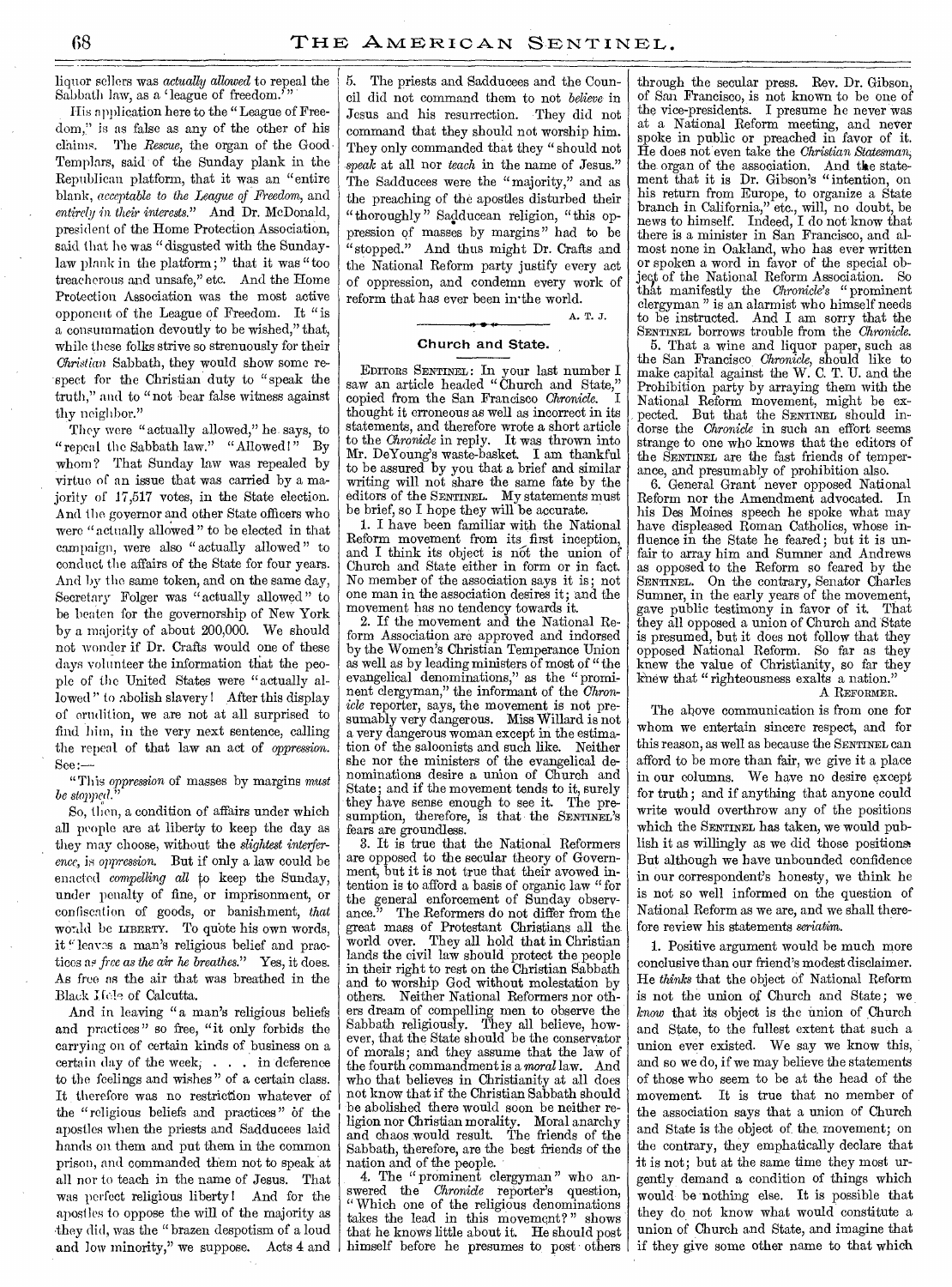they are working for, no evil results will follow. But we care not for names; the mere name of Church and State union can do no harm, but the thing itself can, by whatever name it is called.

To show that we have reason for saying that we *know* that the National, Reform movement does design a practical union of Church and State, we re-quote the following specimen statements, made by prominent National Reformers, and published in the official organs of that association :—

In the *Christian Statesman,* in March, 1884, Rev. J. W. Foster said, among other things: " According to the Scriptures, the State and its sphere exist for and to serve the purpose of the church;" and again he affirms that in the ideal National Reform State, "The expenses of the church in carrying on her public, :aggressive work, it meets in whole or in part out of the public treasury." This means the \_taxation of the people to support the church as a branch of the government. How a more complete union of Church and State could be made, we cannot imagine. And right in harmony with Mr. Foster's statements, but far more explicit, is the following from the *Christian Nation,* July 14, 1886 :—

" It is the duty of civil rulers, in subordination to Christ, to recognize the church, its ordinances, and its laws. It is not merely that the existence of such an organization is owned'and tolerated, but a statutory arrangement, confessing the divine origin of the church, and the divine obligation resting on the nation to accept its doctrine and order, and engaging to regulate their administration in conformity with its constitution and object."

In the same article we read :—

" Civil rulers owe it to their supreme Lord and to society to encourage and to stimulate the church in its work of faith and labor of love, and, when it may be necessary, to give ,pecuniary aid to its ministers, that the gospel may be preached in every part of their dominions, And to all classes without respect of persons."

And then the writer proceeds to say that there would be no injustice, but that it would be, perfectly right, "to take public money to teach principles, enforce laws, and introduce Customs to which many members of the community are conscientiously opposed." That is, it is right according to the National Reform idea of right, which idea seems to be that everything that the majority may do is right, if the majority chance to be National Reformers, and that the minority have no 'rights of any kind.

These statements were not made in the heat of debate, but are part of a sermon written by Wm. Sommerville, of Nova Scotia, and after his death edited from the original manuscript by Rev. R. M. Sommerville, of New,York, and then published in one of the organs of the National Reform Association. So we must take them as the sentiments of that association.

We might multiply quotations to the same effect, from leading National Reformers,' but it is not necessary in this connection. If National Reformers do not believe in nor desire a union of Church and State, and if they wish to set themselves right in this matter, they may publish in the columns of the SENTINEL a repudiation of these and other quotations which we have made from their leading men. So long as such sentiments are expressed, however, it is useless for them to say that they do not want a union of Church and State.

2. It does not necessarily follow that because there are good and able men in the National Reform Association, and because the movement is indorsed by the Woman's Christian Temperance Union, it cannot be dangerous. Our correspondent would evidently have us believe that a good or an honest man, or even a wise man, cannot be mistaken or blinded by feeling or prejudice. We are perfectly willing to admit that very many (we cannot include all) National Reformers are sincere in their motives, and desire only good for the people of this country; but that by no means proves that they have chosen the true way to accomplish the good that they desire. Whether or not Miss Willard is a dangerous woman, depends upon how she uses her vast influence. If she uses it to help the majority to put a yoke upon the consciences of the minority, then she is dangerous, no matter how upright her intentions may be. A little child is not a very dangerous creature, nevertheless a match which it may ignite in its innocent play, may cause as great a conflagration as a match in the hands of a hardened incendiary. Honesty of purpose may secure to a person immunity from punishment for an imprudent act, but it cannot ward off the evil consequences of such an act.

3. When our friend says, " It is true that the National Reformers are opposed to the secular theory of government," he viritually admits that they do desire a union of Church and State. The opposite of the secular theory of government is the ecclesiastical theory, which National Reformers favor. So then his disclaimer amounts to this : National Reformers do not desire a union of Church and State ; they simply want, an ecclesiastical government.

It is mere nonsense to say or to imply that what the National Reformers want is that " the civil law should protect the people in their right to rest on the Christian Sabbath,' and to worship God without molestation of others," for the civil law does that already. There is no law in the United. States that would compel a man to work on Sunday, or that would for a moment uphold any man or any set of men in attempting to force anyone to do so. More than this, the laws do protect all religious bodies in their right to worship God without molestation by others. If any religious congregation in any city in the United States should be molested in their worship, whether on Sunday or any other day of the week, the intruder would be landed in jail as soon as a policeman could be summoned, and he would be very fortunate if he did not receive- the severest penalty. Our laws do at the present time protect *all* people in their worship; but they do not compel those who

have no religious convictions to conform to the practice of those who do, and they will not do so until National Reform principles shall prevail.

Again our friend says : " They all believe that the State should be the conservator of morals." " They" may believe it, but we do not. The person who thinks that the State can act as the conservator of morals has either a supremely exalted idea of the power of the State, or an extremely low standard of morality, or else he has not really given the subject any careful thought. It will not be questioned but that the ten commandments contain the sum of all moral duties. Then if the State is the conservator of morals, it must see that every one of the ten commandments is obeyed by its citizens. As a matter of fact, however, the State can do nothing of the kind, no matter how virtuous its law-makers are, nor how just its judges. Let us consider an instance or two.

The tenth commandment says, "Thou shalt not covet." Will any National Reformer claim that it is the duty of the State to keep a man from being covetous? or that it is within the province of the State to punish a man for covetousness? The thing is an impossibility. The State has no power, in the first place, even to determine whether or not a man is covetous. But covetousness is immoral; therefore in this respect the State cannot be a.conservator of morals.

Again, the Bible tells'us that "covetousness is idolatry." Now while the State has the power, although not the right, to restrain men from falling down before images, it cannot prevent their being at heart the grossest kind of idolaters. And who shall say that in the eyes of the only Judge of morals, the ignorant image worshiper is more immoral than the scheming, covetous Pharisee?

Take for instance those commandments in regard to which the State has a certain duty. The sixth commandment says, " Thou shalt not kill." It is the duty of the State to prevent murder as far as possible, by executing severe penalties upon those who take human life. But we are told in the Scriptures that he who gives way to unreasoning anger, or who secretly cherishes hatred and envy in his heart, is a murderer. With this, the State can do nothing. Is the man who takes the life of another in the heat of passion, and possibly after great provocation, any more immoral than the one who for days and perhaps years cherishes murder in his heart, perhaps longing for a chance to commit it, and only deterred by lack of opportunity? Everybody will answer in the negative. Yet the State executes the first and pays no attention to the second. Why? Because the first has interfered with the rights of society, while the second, although probably more depraved, has injured no one but himself. The first has committed an uncivil act, which is also immoral, and comes in collision with the civil law, which punishes him, not for his immorality, but for his uncivility; while the second, although basely immoral, has violated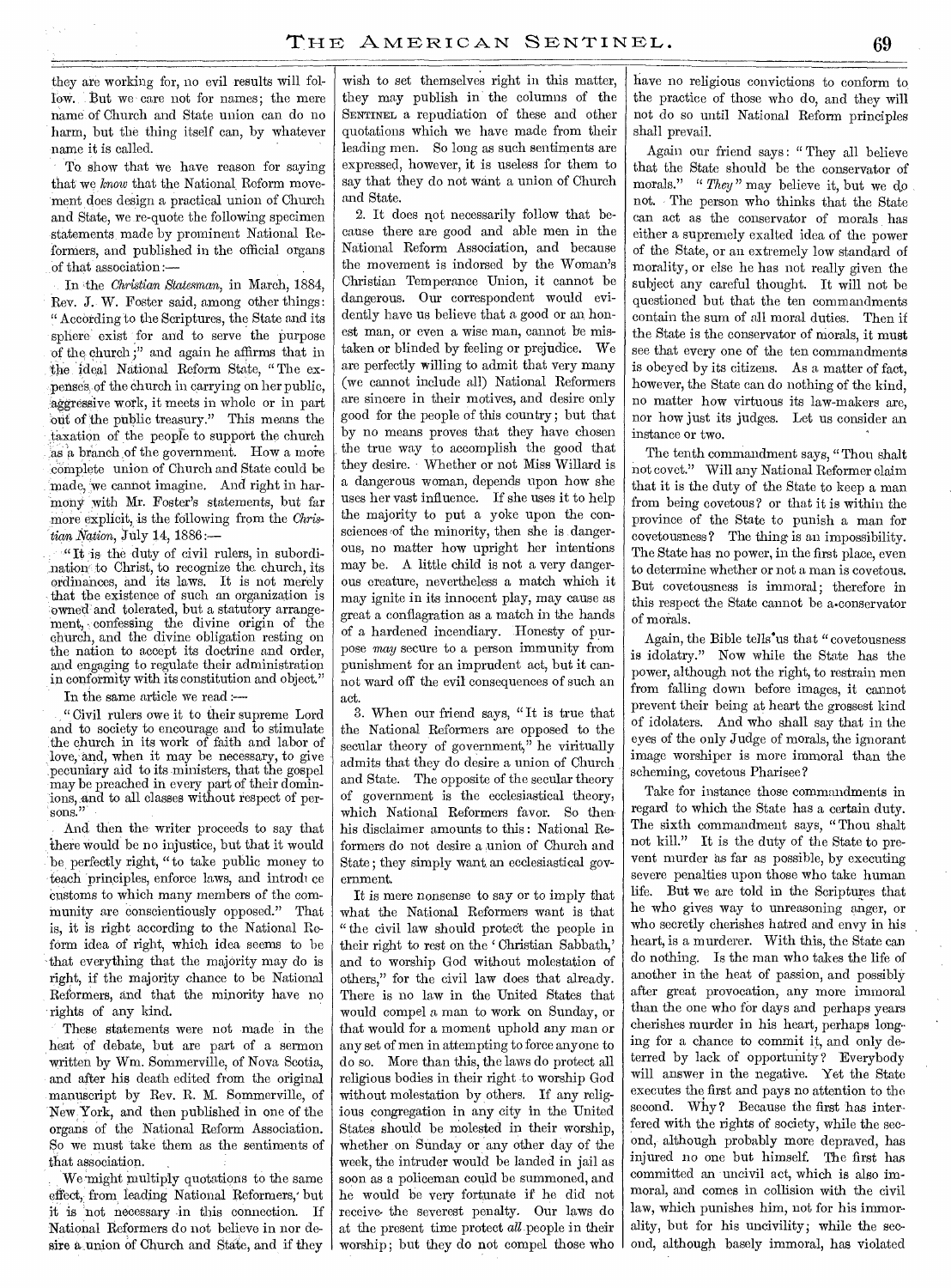no civil law, and is therefore not answerable to the State.

The seventh commandment says, "Thou shalt not commit adultery." It is within the province of the State to . punish the man who openly commits adultery with his neighbor's whife; yet that man may not be half so corrupt as another one whose every thought is impure, and whose soul is rotten with meditated vice which he has not the power or the courage to openly practice, yet upon whom the State can lay no hand, because he has invaded no household. Then let no one say that the State is or ever can be the conservator of morals: All it can do, and all it is appointed to do, is to punish those whose unrestrained vices interfere with the rights of society.

The very expressions *"civil* laws " and *"civil*  government" define the extent of the State's jurisdiction. As to the *morals* of the people, it is impossible for it to take cognizance of them, even if the right to do so were given it. The State may overstep her prerogatives, and enforce the customs and ceremonies of religion, but in so doing it will be making hypocrites, and will seriously-interfere with the work of the gospel; by making men believe themselves to be moral, and in no need of conversion, although they may be, in reality, as corrupt as the inhabitants of Sodom.

4. As to Dr. Gibson, it is a matter of very small moment whether he is personally connected with the National Reform Association or not. If the *Chronicle* reporter was misinformed, that ends that matter, but does not affect the main question in the least.

5. The SENTINEL has never sought to make capital against the W. C. T. U. or the Prohibition party by arraying them with the National Reform movement, although we are sure, as our correspondent tacitly admits, that it is to their discredit that they are so arrayed. It should be understood that the SENTINEL deals first, last, and all the time with the National Reform Association, and has no crusade to make against any other association. As a matter of fact, the SENTINEL is heartily in favor of the W. C. T. U. as far as it adheres to its legitimate temperance- work, and we have mentioned that organization only to show how rapidly the current is setting toward National Reform principles. We regard it as a great calamity that an organization with such power for good as the Woman's Christian Temperance Union should lend itself, however innocently, to the furtherance of National Reform designs. When the W. C. T. U. does this, then to that extent it necessarily brings itself into the same condemnation as the National Reform Association.

6. We have not the data at hand to verify or disprove the statement made concerning the attitude of Grant, Sumner, and Andrews toward National Reform, and it is of little consequence anyway. It matters not how certain men, no matter how great, have regarded this question. We are discussing the case on its own merits, and if the National Reform movement is intrinsically wrong, as we believe it is, it cannot be bettered by the adherence of any number of eminent men. We do not borrow trouble from the *Chronicle* nor from any other source. There will be no necessity for any lover of justice to *borrow*  trouble so long as the National Reform Association exists. We speak the things which we know, and do not take our information at second hand. We consider it our duty, however, to let our readers know how other journals regard the movement which the SENTINEL is combating; but in giving their opinions we do not necessarily become responsible for all their statements. That the SENTINEL'S charges against the movement are incontrovertible is evidenced, we think, to some extent by the fact that not a single National Reformer has ever attempted to demonstrate the fallacy of one of them.  $E. J. W.$ 

# Some Facts about National Reform.

THE *Christian Nation* of July 13, 1887, presents an argument to show that " National Reform is non-sectarian." It presents "three facts" and then says:-

"The\_ National Reform Association is not asking the nation to recognize Calvinism, Arminianism, Catholicism, or any *other.ism."* 

On this point of " any other ism" we have a word to say, and we shall say it, after the manner of the *Christian Nation,* by presenting a few facts—more than three—for the consideration of the people in general and of the *Christian Nation* in particular.

*First fact.* The first step that was ever taken, the first paper that was ever presented, in favor of the National Reform movement, or the organizatian of that association, was by a Reformed Presbyterian.

*Second fact.* Until within about the last three years, all the active public workers —the District Secretaries—of the National Reform Association have been Reformed Presbyterians, and all but three of them—Leiper, Weir, and 'Mills—are now Reformed Presbyterians.

*Third fact.* Both of the editors of the *Christian Statesman—Dr.* McAllister and T. P. Stevenson—are Reformed Presbyterians. Dr. Mc-Allister is a-professor in a Reformed Presbyterian College, and Mr. Stevenson is pastor of a Reformed Presbyterian Church in Philadelphia.

Fourth fact. Mr. John W. Pritchard, by whom the *Christian Nation* is "conducted," is a Reformed Presbyterian ; and for two years or more was the Reformed Presbyterian Synod's "Financial Agent for National Reform."

*Fifth* fact. Both the *Christian Statesman* and the *Christian Nation* are recognized church papers of the Reformed Presbyterian Church, as well as organs of National Reform.

*Sixth fact.* The *Reformed Presbyterian,* for the month of January, 1870, published to the world an article by Rev. James Wallace, in which are the following statements:-

1. " This important truth of the Lordship of Jesus Christ over the nations, was attained by our reforming and martyred Fathers in Scotland, . . . and has been transmitted down to us sealed with their blood, and is the precious and peculiar inheritance of the Reformed Presbyterian Church, and distinguishes her from all the other evangelical churches in this and other lands. No other church professes to maintain this great principle in its practical applications."

2. " The distinctive principles of the Reformed Presbyterian Church are the principles, and the only principles, of National Reform.

3. "Now the Association for National Reform simply proposes to have these distincive principles of the Reformed Presbyterian Church adopted into the Constitution of the United States, annulling any parts of that Constitution that may be inconsistent with these principles.

The adoption of this Amendment into the Constitution would be the Government doing . . . the highest honor to the Lord Jesus Christ, and the greatest benefit *to our church."* 

4. "The principles of National Reform are our principles, and its work is our work. *National Reform is simply the practical application of the principles of the Reformed Presbyterian Church for the reformation of the nation.*" Italics are his.)

*Seventh fact.* These statements are confirmed by Rev. J. R. W. Sloane's account of the Reformed Presbyterian Church, in the " Schaff-Herzog Encyclopedia," in which he says:—

"The more special and distinctive principle of this church, the one in which she differs from *all others,* is her practical *protest against the secular character-* of the United States Constitution. . . . They take the deepest in terest in that reform movement which has for its object the amendment of the United States Constitution in those particulars in which they consider it defective. Indeed, they feel specially called to aid in its success, at whatever cost or personal sacrifice."

*Eighth fact.* The Reformed Presbyterian Synod of 1886 in its report on National Reform said:

" It is ours to hold up the ideals of God, *which have originated the National Reform cause."*  And the Synod of 1885 said of National Reform, that "This is the tap-root of the Reformed Presbyterian Church."

Therefore the sum of all this matter is—

THE UNDENIABLE TRUTH, that National Reform is nothing under heaven but Reformed Presbyterianism—and that in politics.

In view of these facts, the statement of the *Christian Nation* that " the National Reform Association is not asking the nation to recognize Calvinism, Arminianism, Catholicism, or any *other ism,"* looks rather queer as a representation of truth. And all the more so as it is so exceedingly difficult to understand how it can be that the Reformed Presbyterian conductor of the *Christian Nation* does not know of these facts.

In proof of the "non-sectarian character of. the National Reform creed " the *Christian Nation* proposes the fact that "the membership of the National Reform Association embraces representatives of almost every evangelical communion. Joseph Cook and Dr. Miner, Dr. Leonard and Bishop Littlejohn, Frances E. Willard and Julia McNair Wright, and thousands of others . . . find room and welcome on the broad platform of National Reform." But it proves nothing of the kind, because the "broad (?) platform of National Reform " is composed only of the narrow distinctive principles of the Reformed Presby-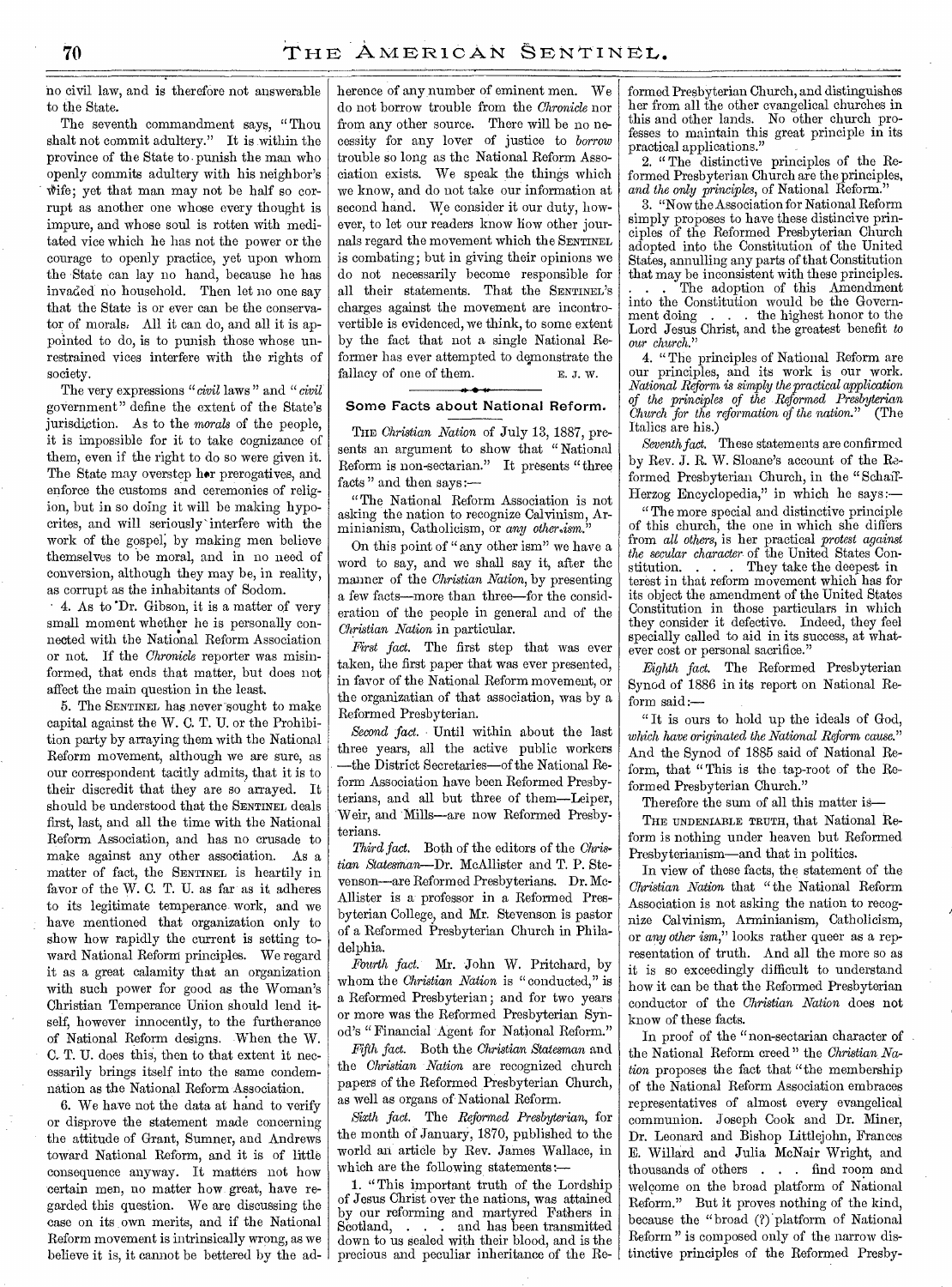terian. Church," and when these people of other communions step upon that platform, they in that . adopt the distinctive principles .of the-Reformed Presbyterian Church, and so far make themselves Reformed Presbyterians. And 'when they of other communions push the National Reform movement to a successful issue, they are only pushing to a successful issue the distinctive principles of Reformed 'Presbyterianism; they are only fixedly planting in the soil of our national affairs "the taproot of the Reformed Presbyterian Church." The logic is perfectly easy. By their own words, we have the following syllogism:—

MAJOR: Reformed Presbyterianism "originated the National Reform cause."

MINOR: "The distinctive principles of the Reformed Presbyterian Church are the principles, and *the only principles, of National Reform.*" CONCLUSION: National Reform is only Reformed Presbyterianism,. And when the Na tional Reform Association asks the nation to -recognize National Reform, it asks the nation to recognize Reformed Presbyterianism, and no " other ism."

The: *Christian Nation* ought to adopt some other 'form of denial. It might have better success in getting at the truth.  $\overline{A}$ . T. J.

#### As to a Religious War.

A CORRESPONDENT asks the following questions :—

" What effect will the success of the National .Reform have on the unbelievers at large? We heard one say that they would raise a little army and fight, before they would submit to the authority of a church. Another said he would get out his old shot-gun and shoot down a few of them.' Will there be enough of that spirit to bring on a religious war?<br> $A. R. S.$ A. R. S."

As to the first question we can say that according to the words of the National Reformers themselves, the success of National Reform will " disfranchise every logically consistent infidel." Notice particularly that it is only the "logically consistent" unbeliever who will be disfranchised. That is to say that though he be an infidel, if only he will silently submit to the dominance of National Reform ideas, or even openly, though hypocritically, favor the National Reform scheme, he will not be disfranchised. But if he shall be at all "logically consistent" and oppose the work or the rule of National Reform, or shall express his dislike of the National Reform government and its so-called " Christian features," then, according to the words of the National Reformers, all such unbelievers must "go to some wild, desolate land, and stay there till they die."

But if they refuse either to play the hypocrite, or " to go to some wild, desolate land," and propose to resist, as these mentioned by our correspondent, then that brings up the alternative of the second question, upon which we can only say that we have no idea how much of this spirit of violent opposition there will be against National Reform. We know, however, that the question of a religious war all depends upon the opposition—the Na-

tional Reformers are ready for it, and are coolly calculating the bloody chances. On this very subject the " Rev."—mark it—the *Rev.* M. A. Gault, one of the most representative of National Reformers, says :—

" Whether the Constitution will be set right on the question of the moral supremacy of God's law in Government without a *bloody revolution,* will depend *entirely* upon *the strength*  and *resistance* of the forces of anti-Christ."

Therefore, as the question of a religious war depends " entirely " upon the forces of resistance to National Reform, and as we have no idea how much forcible resistance there will be, we cannot form any estimate of the probabilities of the coming of a religious war. It may be that through the immense premium that National Reform will put upon hypocrisy, the forces of resistance will be, if not entirely vanquished, so far overcome as to avert a religious war. For be it distinctly understood that the AMERICAN SENTINEL proposes no violent nor forcible resistance to National Reform. Our opposition is, and ever will be, conducted strictly and entirely upon Christian principles. We unsparingly point out the evil of it, and warn our fellowmen against it; knowing the terrible nature of it, we persuade men to avoid it, and whether they will hear or whether they will forbear remains entirely with them. Should National Reform succeed in its designs, and establish its shameful rule, we shall offer no violent resistance. In things pertaining to God, however, we shall forever disobey it, and shall forever persuade others to disobey it. But it will always be a disobedience that consists in obedience to the commandments of God and the faith of the Lord Jesus Christ. It will be disobedience without resistance. If others choose to resist it by force of arms, we are not responsible for that, and shall take no part in it nor encourage it. Our work now is to expose the essential iniquity of the thing, that it may not be slipped upon the nation unawares. And if, after all, it shall succeed, then our work shall still be to expose the iniquity of it, and to set the example of open, but non-resisting, disobedience to its Papal-political precepts. A. T. J.

#### PLAIN FACTS FOR OLD AND YOUNG —EMBRACING—

NATURAL HISTORY AND HYGIENE OF ORGANIC LIFE. BY J. H. KELLOGG, M. D.

*Member of the British and American Associations for the Advancement of Science, Editor of "Good Health," and Author of Various Works on Health.* 

#### *NEW EDITION REVISED AND ENLARGED,*  CONTAINING OVER 600 OCTAVO PAGES.

No work ever issued from the American Press has met with such a cordial reception by the people. It is indorsed by the highest authority as a standard work. It is a necessity, not a luxury. Indispensable to those who would preserve the health and morals of their own children.

#### *BRIEF SYNOPSIS OF CONTENTS.*

Sex in Living Forms—Reproduction—Sexual Hygiene—Unchastity—The Social Evil—Solitary Vice—Etc.—A chapter for boys—A chapter for young men—A chapter for old men—A chapter for girls—A chapter for young women—A chapter for wives and mothers—Diseases peculiar to women.

#### 100 CHOICE HEALTH THOUGHTS.

"Plain Facts" is sold only by subscription.—Agents wanted. For sample copies, territory, and terms, Address, PACIFIC PRESS, Oakland, Cal.

General Agents for the West.

# *IN THE IIEHRTOF THE SIERRHS.*  BY J. M. HUTCHINGS.

THIS new work is a complete historical and descriptive summary of the wonderful Yo Semite Valley and BigTree Groves. The author, Mr. Hutchings, is an old pioneer, and has for more than 20 years resided in the Valley. He took the first sketches of it that were ever taken, and was the first to make its MARVELOUS GRANDEUR KNOWN TO THE WORLD.

The work is complete in one volume of nearly 600 pages, and is illustrated with over 150 illustrations, 28 of which are

#### BEAUTIFUL FULL-PAGE ARTOTYPES.

These artotypcs are the most charmingly characteristic of any illustrations ever produced, and are perfectly true to life, having been photographed from nature.

Sold only by subscription. Agents wanted everywhere. For prices and terms,

PACIFIC PRESS, Oakland, Cal.

# VINDICATION\_ OF THE TRUE SABBATH.

#### BY J. W. MORTON.

FORMER MISSIONARY OF THE REFORMED PRESBYTERIAN CHURCH TO HAYTI.

THIS pamphlet is an able treatise on the divine appointment of the Sabbath of the Bible. The personal narrative of its author contains a noble instance of self-sacrifice and devotion

to the truth for the truth's sake. The reader of this little work will find breathed throughout its pages a mild and Christian spirit, worthy the imitation of controversialists of every name;while at the same time, its candid, convincing, and logical arguments challenge refutation. Paper covers, 68 pages, sent post-paid for 10 cents.<br>Address, PACIFIC PRESS, Oakland

PACIFIC PRESS, Oakland, Cal.

## MODERN SPIRITUALISM *ITS NA PURE AND TENDENCY.*

#### BY ELD. J. H. WAGGONER.

THIS is a thorough *expose* of the system of Spiritualism. The author has carefully studied the subject, and has given such copious extracts from a large library of Spiritualist publications, as to fully condemn them in their teachings and in their

practices, by their own testimony. It is also shown from the prophetic scriptures that Spiritualism is one of the most impressive signs of the times. 184 pp Price, 20 cents.

PACIFIC PRESS, Oakland, Cal.

BIBLE SANCTIFICATION:  $\Lambda$  CONTRAST OF

# *TRUE AND FALSE THEORIES.*

BY MRS. E. G. WHITE.

This is a pamphlet of only 84 pages; but its value is not to be judged by its size. It is just what its title indicates: a faithful presentation of Bible truth on this important subject, and an exposure of the false theories prevailing in regard to it. Every believer in Bible truth should read it. Buy it, read it, and lend it to your neighbor. Price, 10 cents. Address, PACIFIC PRESS, Oakland, Cal.

OUR COUNTRY-THE MARVEL OF NATIONS, ITS PAST, PRESENT, AND FUTURE, AND WHAT THE SCRIPTURES SAY OF IT.

#### By U. SMITH.

AUTHOR OF "SMITH'S PARLIAMENTARY RULES," ETC., ETC. THIS is a new and popular work on a subject *of* the deepest interest to all American citizens. It takes a brief but comprehensive view of our Government from a *Historical, Political, and* 

#### *Religious Standpoint.*

## *The Sunday question,*

#### *;Modern Spiritualism., and National Reform*

ARE PROMINENT AMONG THE TOPICS ABLY DISCUSSED IN THIS WORK. THE MARVEL OF NATIONS is a work of 300 *pages. It* contains a steel plate of the author, and over forty illustrations. It is printed in clear type, and bound in cloth ; price, \$1.00. Address, AMERICAN SENTINEL, Oakland, Cal.

## HISTORY OF THE SABBATH AND FIRST DAY OF THE WEEK.

#### BY ELD. J. N. ANDREWS.

#### THIS WORK CONTAINS A MINE OF INFORMATION.

THE Bible record of the Sabbath; the secular history concerning it; the successive steps by which the change to the first day was made, and the work of restoration, are given in detail. Every text of Scripture concerning the Sabbath is commented on at length; and the complete Testimony of the Fathers in regard to the Sabbath and first day is given. The compara• tive merits of the seventh and the first-day Sabbaths are fully shown. A copious index enables the reader to find any text,

or the statement of any historian.<br>
Should be read by everybody. 548 pp. Price, \$2.00.<br>
Address, PACIFIC PRESS, Oakland, Cal.